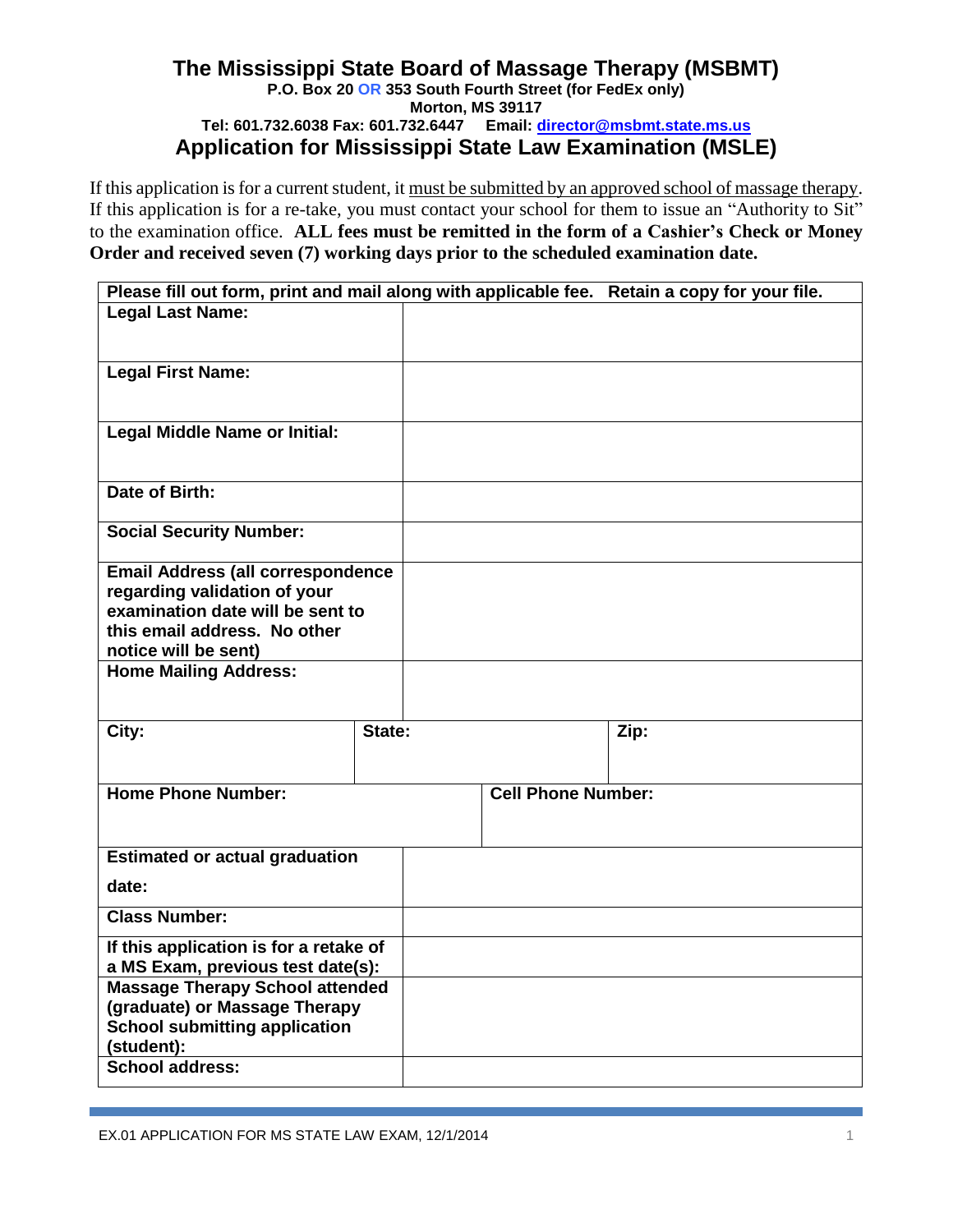| City:                         | State: | Zip: |
|-------------------------------|--------|------|
|                               |        |      |
| <b>School contact:</b>        |        |      |
| <b>Phone number:</b>          |        |      |
| <b>Contact email address:</b> |        |      |

I will have graduated after January 1, 2011 from a licensed Mississippi massage therapy school - \$100 per applicant

I will have graduated after January 1, 2011 from a licensed Mississippi massage therapy school; however I will not be practicing in Mississippi. I am claiming an exemption from this requirement. I understand that should I return to Mississippi to practice, I will be required to sit for and pass the MSLE prior to applying for licensure.

I am applying for Mississippi licensure through Rule 405 Reciprocity. I have provided the following:

- $\bullet\checkmark$  an official out-of-state school transcript; and
- $\bullet$   $\checkmark$  demonstrated proof of a least 3 years work experience as a massage therapist;
	- and

 $\triangleright\checkmark$  proof of passing scores from a state, nationally or internationally accredited Examination approved by the Mississippi State Board of Massage Therapy



## FFFS FNCLOSED:

|          | \$100.00               | Mississippi State Law Examination made payable to the MS |
|----------|------------------------|----------------------------------------------------------|
|          |                        | State Board of Massage Therapy                           |
|          | \$36.00                | Criminal History Records Check Fee – made payable to the |
|          |                        | MS State Board of Massage Therapy                        |
| \$136.00 |                        | TOTAL MONEY ORDER MADE PAYABLE TO THE MS STATE BOARD OF  |
|          | <b>MASSAGE THERAPY</b> |                                                          |
|          |                        |                                                          |